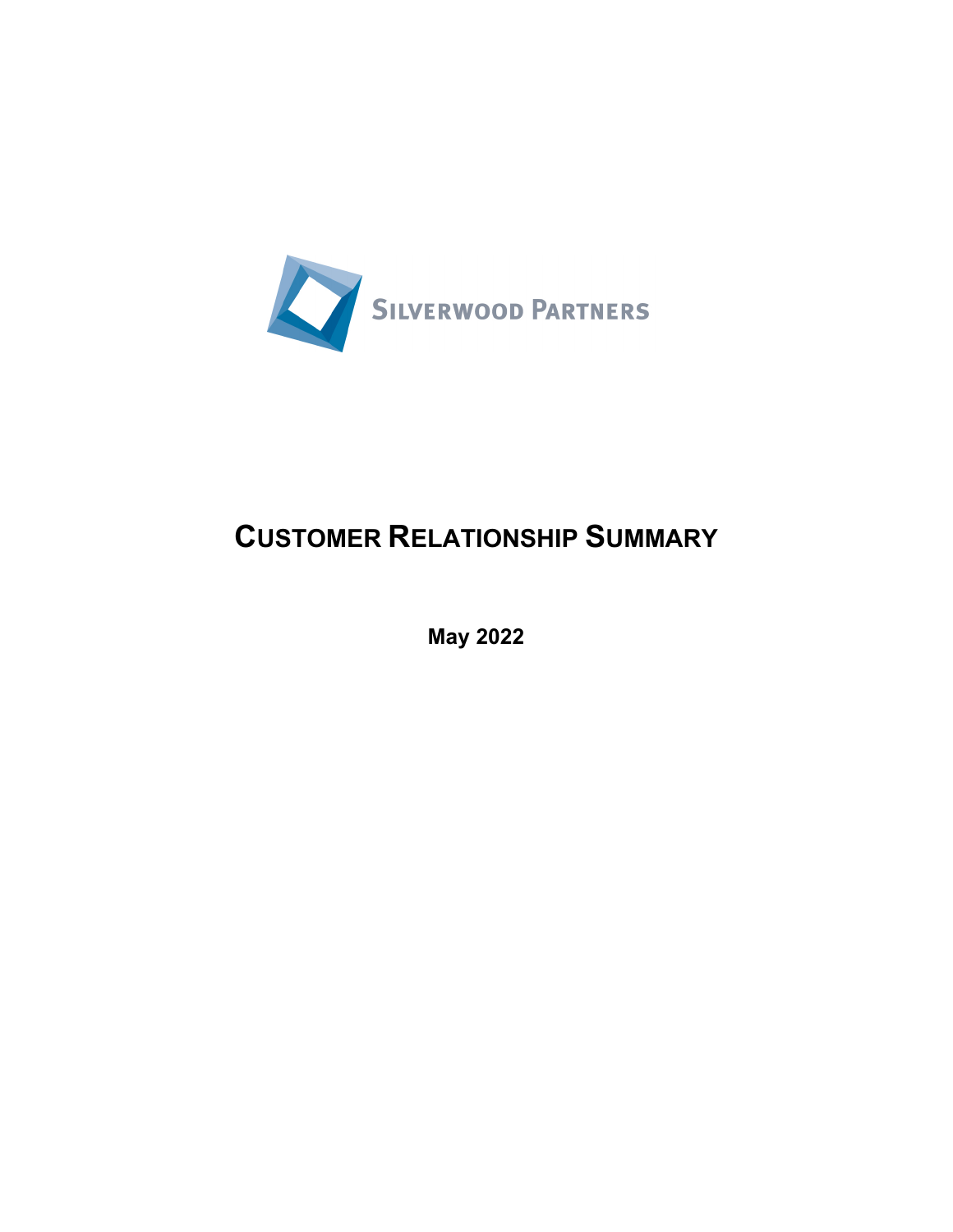## **CUSTOMER RELATIONSHIP SUMMARY EXAMPLE 20 ATTIONS ASSESSED ASSESSED ASSESSED FORM CRS**

| <b>Introduction</b>                                                                          | <b>May 2022</b><br>Silverwood Partners LLC ("Silverwood") is registered with the Securities and Exchange<br>Commission ("SEC") as a broker-dealer and is a member of the Financial Industry<br>Regulatory Authority ("FINRA") and the Securities Investor Protection Corporation<br>("SIPC"). Brokerage and investment advisory services and fees differ, and it is important<br>for you to understand these differences. Free and simple tools are available to research<br>firms and financial professionals at https://www.Investor.gov/CRS, which also provides<br>educational materials about broker-dealers, investment advisers, and investing.                                                                                                                                                                                                                                                                                                                                                                                                                                                                                                                                                                                                                                                                                      |
|----------------------------------------------------------------------------------------------|---------------------------------------------------------------------------------------------------------------------------------------------------------------------------------------------------------------------------------------------------------------------------------------------------------------------------------------------------------------------------------------------------------------------------------------------------------------------------------------------------------------------------------------------------------------------------------------------------------------------------------------------------------------------------------------------------------------------------------------------------------------------------------------------------------------------------------------------------------------------------------------------------------------------------------------------------------------------------------------------------------------------------------------------------------------------------------------------------------------------------------------------------------------------------------------------------------------------------------------------------------------------------------------------------------------------------------------------|
| <b>What Investment</b><br>Services and<br>Advice can you<br>Provide me?                      | We offer brokerage services to corporate, institutional and retail investors, limited to<br>buying private placement investments only. At all times, your Silverwood representative<br>will be acting in the capacity of a Registered Representative of a broker-dealer. We do not<br>provide brokerage accounts or introduce customers to other broker-dealers that provide<br>brokerage account services. We do not offer account monitoring to our retail clients or<br>any clients. Our brokerage services are non-discretionary: you make the ultimate decision<br>regarding the purchase of any private placement investment.                                                                                                                                                                                                                                                                                                                                                                                                                                                                                                                                                                                                                                                                                                         |
|                                                                                              | We offer private placements to corporate, institutional and retail clients. We impose no<br>minimum investment amount or volume of transactions for brokerage services. Some<br>issuers may require a minimum investment amount to participate in a private placement<br>that is offered by Silverwood. We do not take custody or hold client assets or funds. Your<br>private placement investments are maintained with independent qualified custodians or<br>held by the issuer.                                                                                                                                                                                                                                                                                                                                                                                                                                                                                                                                                                                                                                                                                                                                                                                                                                                         |
|                                                                                              | <b>Conversation Starters:</b><br>Given my financial situation, should I choose a brokerage service? Why or why not?<br>How will you choose investments to recommend to me?<br>What is your relevant experience, including your licenses, education and other<br>qualifications? What do these qualifications mean?                                                                                                                                                                                                                                                                                                                                                                                                                                                                                                                                                                                                                                                                                                                                                                                                                                                                                                                                                                                                                          |
| <b>What Fees Will I</b><br>Pay?                                                              | As payment for selling private placements Silverwood will typically receive a fee in the<br>amount of a percentage of the total invested. This fee is paid to Silverwood directly<br>by the company that issues the securities. The fee paid by the issuing company does not<br>reduce the amount that you invest and will not otherwise affect the amount that you have<br>invested. Please reference the private placement offering memorandum and subscription<br>documents for detailed information on fees that may be paid by the issuing company to<br>Silverwood.<br>We will only offer private placement investments where we have been engaged by the<br>issuing company directly, or indirectly as a sub-advisor to another broker-dealer. We may<br>be incentivized to have registered personnel recommend certain private placement<br>offerings over others, since we will earn fees from the investments in the offerings where<br>we have a signed engagement with the company issuing the securities.<br>You will pay fees and costs whether you make or lose money on your investments. Fees<br>and costs will reduce any amount of money you make on your investments over time.<br>Please make sure you understand what fees and costs you are paying and ask us for<br>assistance or additional information if needed. |
|                                                                                              | <b>Conversation Starters:</b><br>Help me understand how these fees and costs might affect my investments?<br>If I give you \$10,000 to invest, how much will go to fees and costs, and how much will be<br>invested for me?                                                                                                                                                                                                                                                                                                                                                                                                                                                                                                                                                                                                                                                                                                                                                                                                                                                                                                                                                                                                                                                                                                                 |
| What are your Legal<br><b>Obligations to me</b><br>when Providing<br><b>Recommendations?</b> | When we provide you with a recommendation, we have to act in your best interest and not<br>put our interest ahead of yours. At the same time, the way we make money creates some<br>conflicts with your interests. You should understand and ask us about these conflicts<br>because they can affect the recommendations we provide you.                                                                                                                                                                                                                                                                                                                                                                                                                                                                                                                                                                                                                                                                                                                                                                                                                                                                                                                                                                                                    |